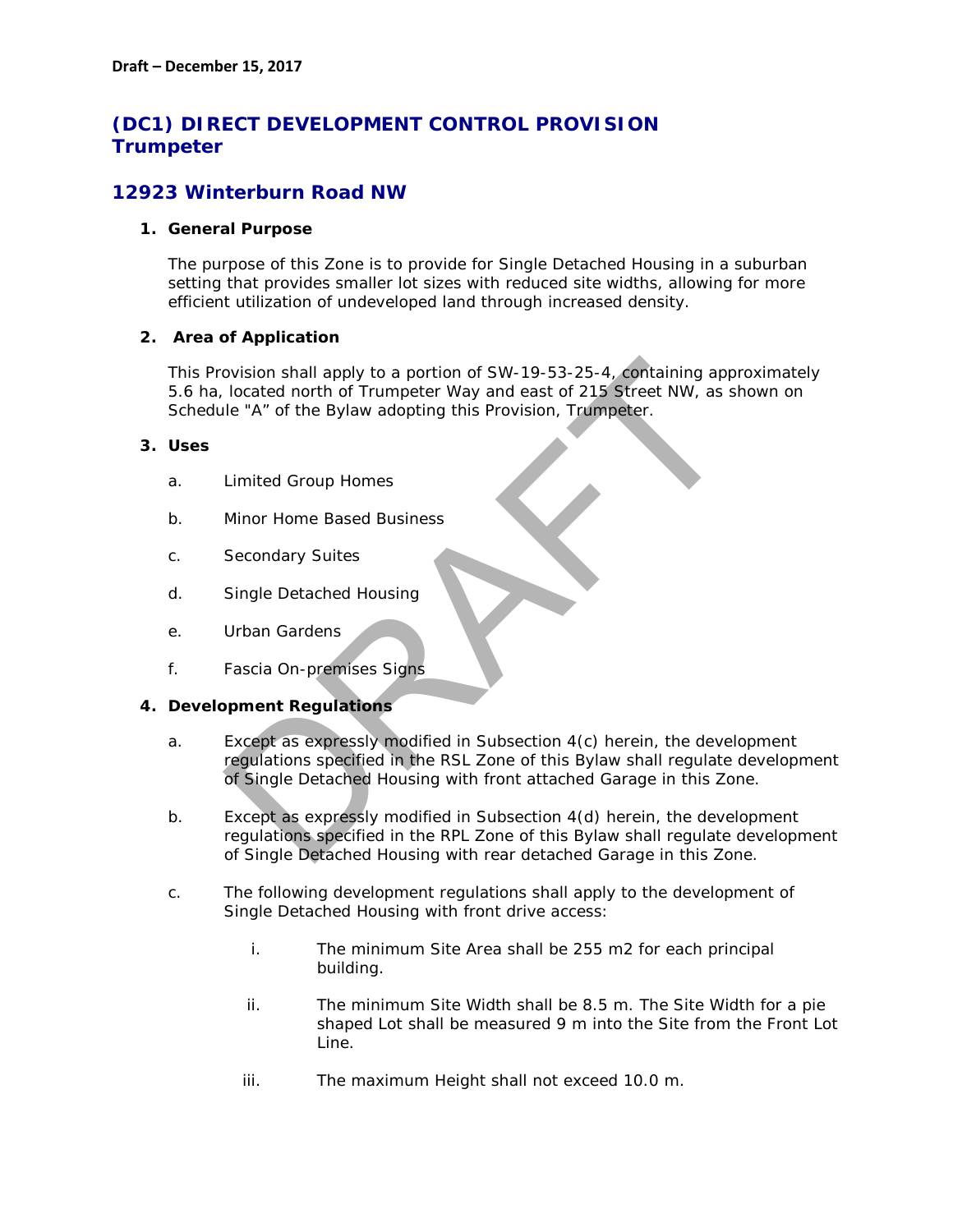- iv. The maximum total Site Coverage shall not exceed 50%, inclusive of the attached Garage and any other Accessory Buildings.
- v. The minimum Side Setback shall be 1.2 m, except that:-
- i. On a Corner Lot where the building fronts a public roadway, the minimum Side Setback abutting the flanking public roadway other than a Lane shall be 2.4 m.

ii. The minimum Side Setback abutting a walkway or a Lane shall be 1.2 m.

iii. One Side Setback may be reduced to 0 m where:

- 1. the other Side Setback is a minimum of 1.5 m;
- 2. all roof leaders from the Dwelling are connected to the storm sewer service;
- 3. all roof leaders from Accessory buildings are connected to the storm sewer service or directed to drain directly to an adjacent lane;
- 4. no roof leader discharge shall be directed to the maintenance easement; and
- 5. the owner of the adjacent Site register against title, a private maintenance easement a minimum of 1.5 m wide that provides for:
- 1. a 0.30 m eave encroachment easement with the requirement that the eaves must not be closer than 0.90 m to the eaves on the adjacent building; 1. the other Side Setback is a minimum of 1.5 m<br>
2. all roof leaders from the Dwelling are connected to the stervice:<br>
3. all roof leaders from Accessory buildings are connected to<br>
service:<br>
3. all roof leader since or d
	- 2. a 0.60 m footing encroachment easement;
	- 3. a drainage swale, constructed as per the City of Edmonton Design and Construction Standards; and
	- $1.4.$  permission to access the easement area for maintenance of both properties.
- d. The following development regulations shall apply to the development of Single Detached Housing with rear detached Garage:
	- i. The minimum Site area shall be  $255-247$  m2.
	- ii. The minimum Site Width shall be  $8.57.6$  m.
	- iii. The minimum Site Depth shall be 30.0 m.
	- iv. The maximum Height shall not exceed 10.0 m.
	- v. The minimum Front Setback shall be 3.0 m.
	- vi. The minimum Side Setback shall be  $1.2$  m, except that: $\pm$